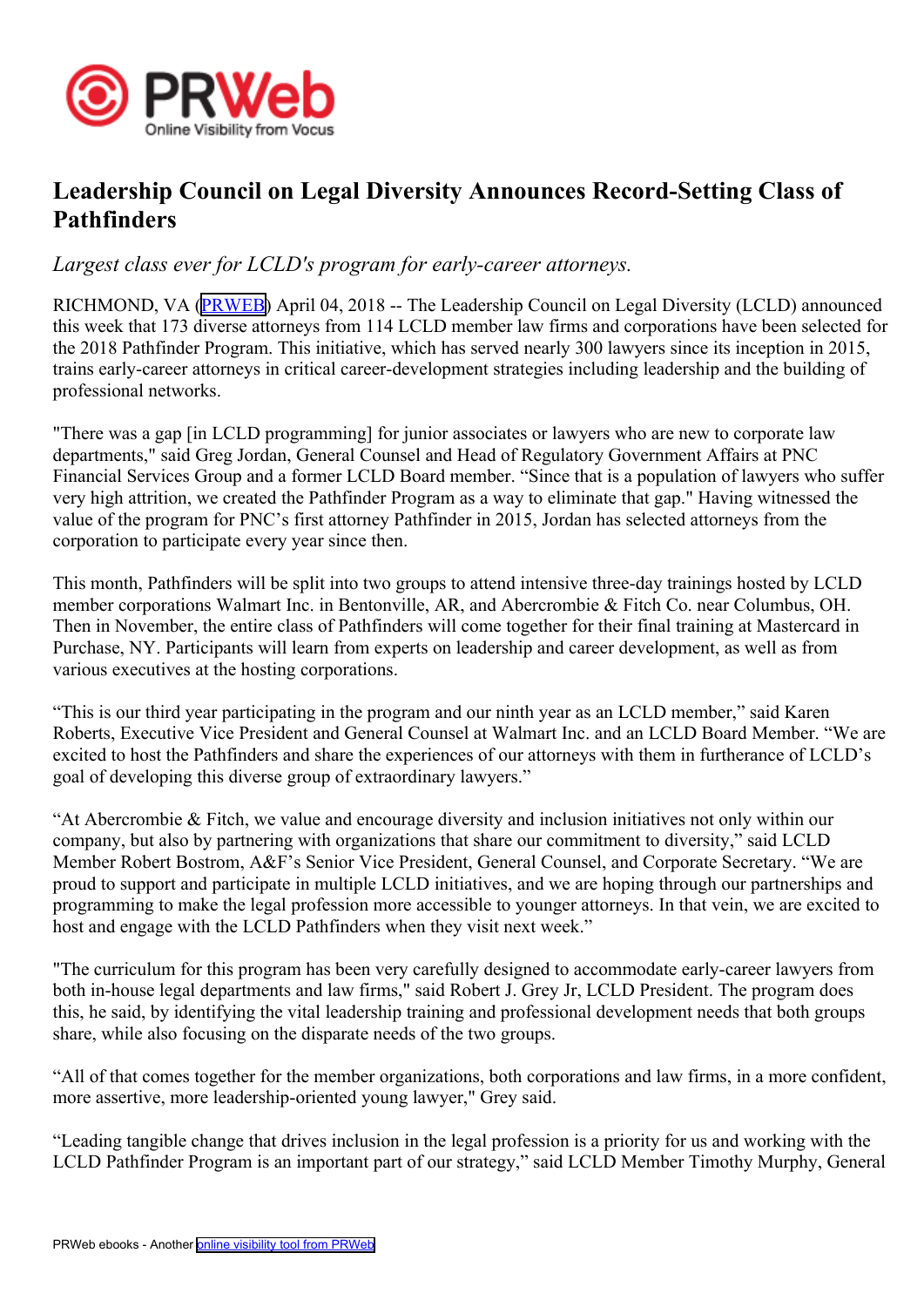

Counsel and Chief Franchise Officer at Mastercard. "We're looking forward to hosting the LCLD Pathfinders in November and preparing these young attorneys to be the legal leaders of tomorrow."

"Our profession will be stronger with more successful diverse attorneys," said Brad Smith, President and Chief Legal Officer at Microsoft and Immediate Past Chair of LCLD. "The LCLD Pathfinder Program helps by inspiring and nurturing the next generation of diverse talent, and we are committed to helping to scale its impact on both the participants and our profession."

For more information on LCLD, contact Communications Director Don Belt at dbelt(at)lcldnet(dot)org or visit [www.lcldnet.org](http://www.lcldnet.org).